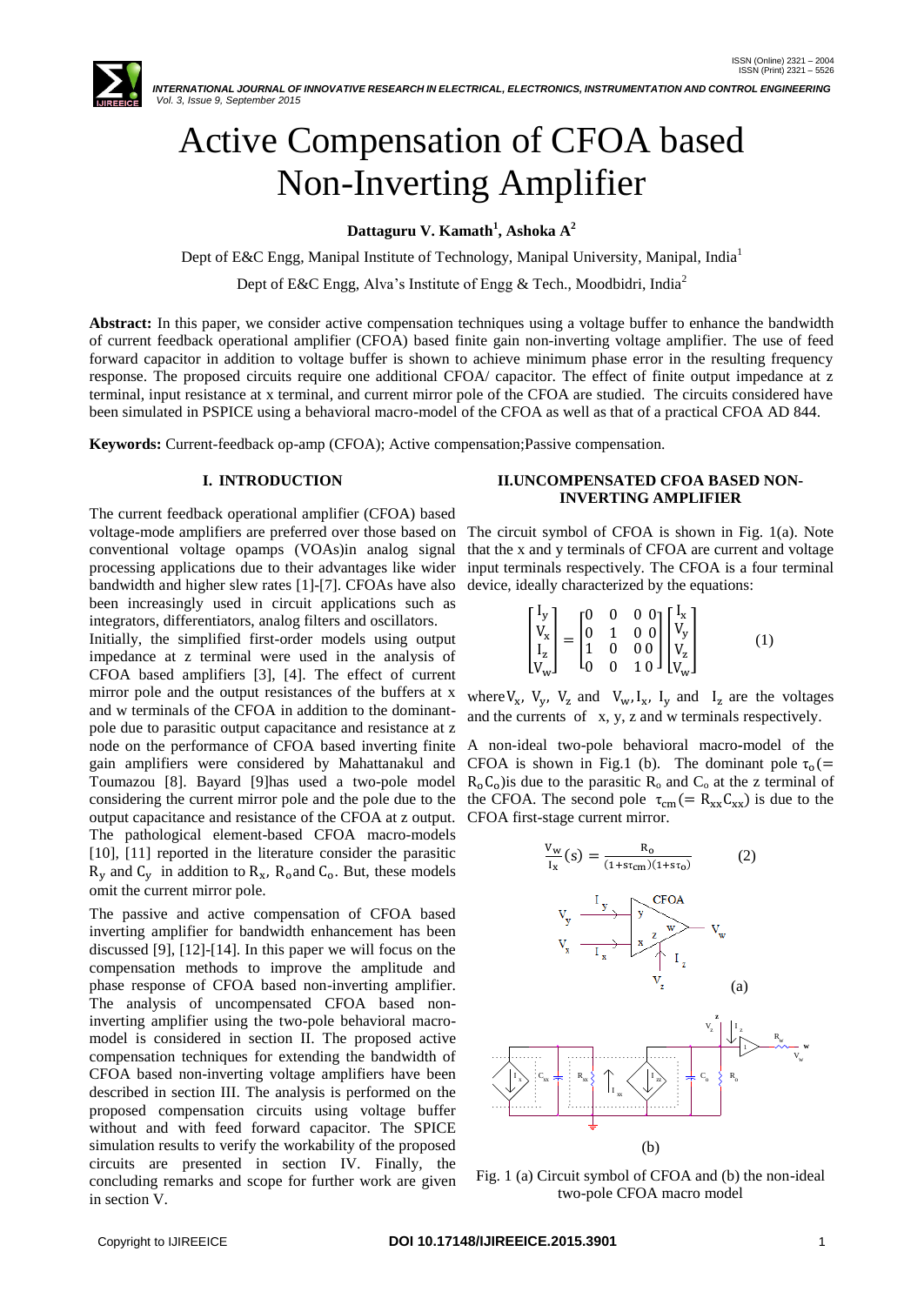

Fig. 2 Uncompensated CFOA based non-inverting amplifier

The  $R_x$  and  $R_w$  are the output resistances of unity-gain A. Compensation method using a voltage buffer voltage buffers at x and w terminals of the CFOA. The open-loop transimpedance gain of CFOA is shown to be

Using open-loop transimpedance gain expression (2) of CFOA, the closed-loop voltage gain of the uncompensated CFOA based non-inverting amplifier circuit in Fig. 2, is shown to be a second-order low-pass type frequency response given as

$$
\frac{V_o}{V_i} = -\frac{G}{1 + K\{1 + s(\tau_{cm} + \tau_o) + s^2 \tau_{cm} \tau_o\}}(3a)
$$

Where

$$
K = R_2 / R_o ; R_2 = R_2 + G R_x ; G = 1 + R_2 / R_1 (3b)
$$

From (3a) it can be seen that the denominator of the second-order transfer function (3a) is of the general form  $1 + K(1 + s\tau_{cm})(1 + s\tau_o)$  and the pole-frequency and pole-Q are given by

And

$$
Q_o = \sqrt{(1 + K^{-1})\tau_{cm}\tau_o}/(\tau_{cm} + \tau_o)
$$
 (4)

 $\omega_o = \sqrt{(1 + K^{-1})/\tau_{cm}\tau_o}$ 

For realizing a Butterworth type response, it can be seen from (4) that

$$
1 + K^{-1} = \tau_o / 2\tau_{cm} \tag{5}
$$

Considering  $1 \ll (R_o/R_2')$  and  $\tau_{cm} \ll \tau_o$  in (4), the simplified expressions for pole frequency and pole**-**Q are shown to be

$$
\omega_o = 1/\sqrt{\tau_{cm} R_2' C_o}, \ Q_o = \sqrt{\tau_{cm}/(R_2' C_o)} \ (6a)
$$

The condition for realizing Butterworth type of response (i.e.  $Q_0 = 1/\sqrt{2}$ ) is shown to be

$$
R_2' = 2\tau_{cm}/C_o \tag{6b}
$$

The pole frequency in this case is shown to be  $\omega_0 = 1/(\tau_{cm}\sqrt{2})$ . However, Bayard [9] has given the approximate expression for  $R_2$  neglecting  $R_x$ . Considering typical parameters of CFOA AD 844 [15] given in Table 1,  $R_2$ <sup>'=</sup> 826.76  $\Omega$  and the pole frequency is 49.498 MHz The actual  $R_2$  to be used can be seen from (6b) to be  $R_2$ '- $GR_{x.}$ 

# **III.COMPENSATION TECHNIQUES FOR CFOA BASED NON-INVERTING AMPLIFIER USING A VOLTAGE BUFFER**

It has been shown that the finite series resistance atx input of CFOA affects the frequency response of the inverting amplifier [16].Here we consider the compensation techniques where in,  $R_x$  of CFOA is isolated from the gain determining resistors and compensating capacitor using a unity gain voltage buffer. It is also interesting to consider passive compensation scheme in addition to voltage buffer to achieve the best possible performance.



Fig. 3 Active compensation of CFOA based non-inverting amplifier using (a) unity gain voltage buffer (b) input voltage buffer of CFOA2

The CFOA based non-inverting amplifier using unity gain voltage buffer is shown in Fig. 3. The frequency dependent gain of this amplifier is shown to be

$$
\frac{V_o}{V_i} = \frac{G}{1 + \frac{R_x G}{R_o} (1 + s \tau_{cm}) (1 + s \tau_o)} (7a)
$$

Alternatively input voltage buffer of CFOA2 can be used for active compensation as shown in Fig. 4(a), the frequency dependent gain of which is shown to be

$$
\frac{V_o}{V_i} = -\frac{G}{1 + \frac{2R_x G}{R_{o1}}(1 + s\tau_{cm1})(1 + s\tau_{o1})}(7b)
$$

For compensated amplifier circuit in Fig. 4(a), K value  $(K = 2R_xG/R_{o1})$  is decreased as compared to uncompensated amplifier of Fig. 2(a), the pole frequency and pole-Q are increased (see (4)) over those of the uncompensated amplifier. Since there is no other degree of freedom, the compensated amplifier of Fig. 3 (a) cannot realize a Butterworth type of response.

B. Compensation method using a voltage buffer and feed forward capacitor  $C_1$ 

The compensated CFOA based non-inverting amplifier circuit using feed forward capacitor  $C_1$  across  $R_1$ in addition to voltage buffer is shown in Fig. 4.

The transfer function of compensated amplifier in Fig. 4 is shown to below.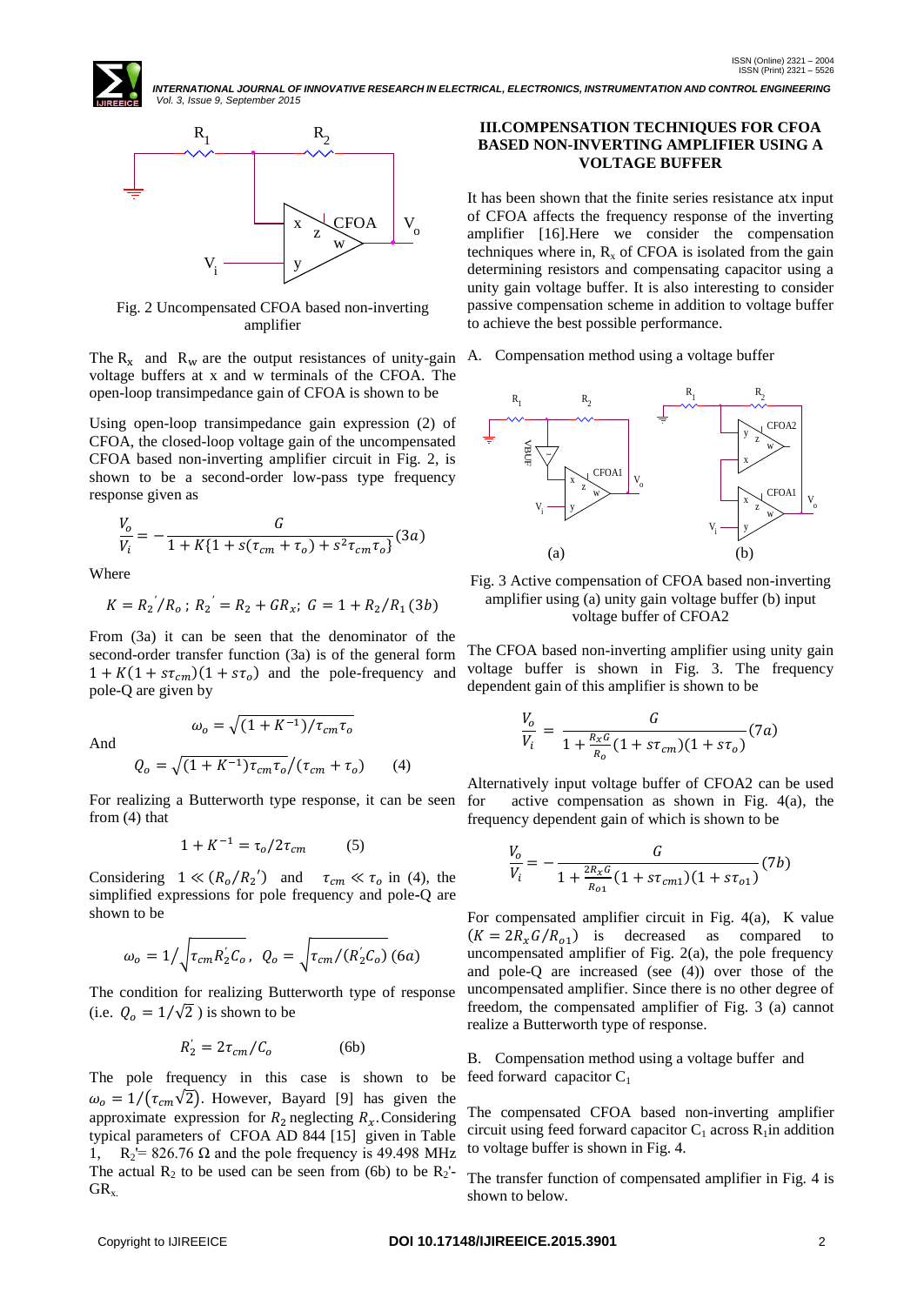

Fig. 4 Compensated CFOA based non-inverting amplifier using input voltage buffer of CFOA2 with  $C_1$  for realizing minimum phase error

$$
\frac{V_o}{V_i} = \frac{G\left(1 + s\frac{c_1 R_2}{G}\right)}{1 + \frac{2R_x G}{R_o} + sG\frac{2R_x}{R_o}(t_{cm} + \tau_o) + s\frac{2R_x}{R_o}C_1 R_2}
$$
(8a)  
+ $s^2 G 2R_x \tau_{cm} C_o + s^2 \frac{2R_x}{R_o} C_1 R_2(\tau_{cm} + \tau_o) + s^3 2R_x C_1 R_2 \tau_{cm} C_o$ 

From (8a), neglecting the s<sup>3</sup> term and noting that  $R_x \ll R_o$ ,  $R_2 \ll R_0$ ,  $\tau_{cm} \ll \tau_0$ , we have

$$
\frac{V_o}{V_i} = \frac{G\left(1 + s\frac{C_1 R_2}{G}\right)}{1 + s2R_x\left(GC_o + \frac{R_2 C_1}{R_o}\right) + s^2 2R_x C_o(G\tau_{cm} + R_2 C_1)}\tag{8b}
$$

Equating the coefficient of s-term in the numerator and denominator in (8b), the condition for minimum phase error in the resulting frequency response is shown to be

$$
R_2C_1\left(\frac{1}{G} - \frac{2R_x}{R_o}\right) = 2GR_xC_o
$$
  
\n
$$
R_2C_1 \approx 2G^2R_xC_o
$$
 (8c)

### **IV. SIMULATION RESULTS**

The proposed active compensation methods have been verified by simulating the circuits in PSPICE using twopole behavioral CFOA macro model (Fig. 1(b)) and AD 844 SPICE macro model [15]. The typical parameter values for CFOA AD 844 given in Table 1 are considered for simulation. In this section, the amplitude and phase response plots displaying power gain in dB (i.e., 20 \*  $log_{10}(V_0/V_i)$  and phase in degree as a function of frequency has been considered.

Table 1: Typical parameters of CFOA AD 844

| Parameter       | Typical value |  |  |  |
|-----------------|---------------|--|--|--|
| $R_{\alpha}$    | $3 M\Omega$   |  |  |  |
| $C_{o}$         | $5.5$ pF      |  |  |  |
| $\mathsf{R}$    | 50 $\Omega$   |  |  |  |
| $R_{\rm uv}$    | $15 \Omega$   |  |  |  |
| $\tau_{\rm cm}$ | 2.2736 ns     |  |  |  |
|                 | $16.5$ us     |  |  |  |

Table 2 Design values for CFOA based uncompensated and compensated non-inverting amplifier of Fig. 2, Fig. 3 and Fig. 4

| CFOA<br>based<br>$non-$  | G                           | $R_2$ in | in<br>$R_1$ | $C_1$<br>in |
|--------------------------|-----------------------------|----------|-------------|-------------|
| inverting<br>amplifier   |                             | Ω        |             | pF          |
| circuit                  |                             |          |             |             |
| Uncompensated<br>and     | 2                           | 826.76   | 826.76      |             |
| compensated amplifier    |                             |          |             |             |
| (with voltage buffer) in | -5                          | 826.76   | 206.69      |             |
| Fig. $2$ and Fig. $3(b)$ |                             |          |             |             |
| Compensated amplifier    | $\mathcal{D}_{\mathcal{L}}$ | 826.76   | 826.76      | 2.661       |
| (using voltage buffer    |                             |          |             |             |
| and $C_1$ ) in Fig. 4    | $\overline{\mathcal{L}}$    | 826.76   | 206.69      | 16.631      |



□ Uncompensated amplifier in Fig. 2 using Bayard's solution based on feedback resistor optimization  $(R_x = 0)$ ) Δ Compensated amplifier using input voltage buffer of CFOA2 in Fig. 3(b)

Fig. 5Amplitude responses of the CFOA based noninverting amplifier (of gain  $G = 2$ , 5) of Fig. 2 and Fig. 3(b) using two-pole behavioral macro model



□ Uncompensated amplifier in Fig. 2 using Bayard's solution based on feedback resistor optimization  $(R_x = 0)$ ) Δ Compensated amplifier using input voltage buffer of CFOA2 in Fig. 3(b)

Fig. 6 Amplitude responses of the CFOA based noninverting amplifier (of gain  $G = 2$ , 5) of Fig. 2 and Fig. 3(b) using AD 844 SPICE macro model

The amplitude response of compensated CFOA based noninverting amplifier circuit of Fig. 3(b) for gains  $G = 2$  and  $G = 5$  using behavioral CFOA macro model are presented in Fig. 5 together with the plots for uncompensated amplifier of Fig. 2 showing that the bandwidth is increased. The amplitude response plots for the above case using AD 844 SPICE macro model [15] are presented in Fig. 6. The compensated amplifier using voltage buffer provides improved bandwidth with peaking.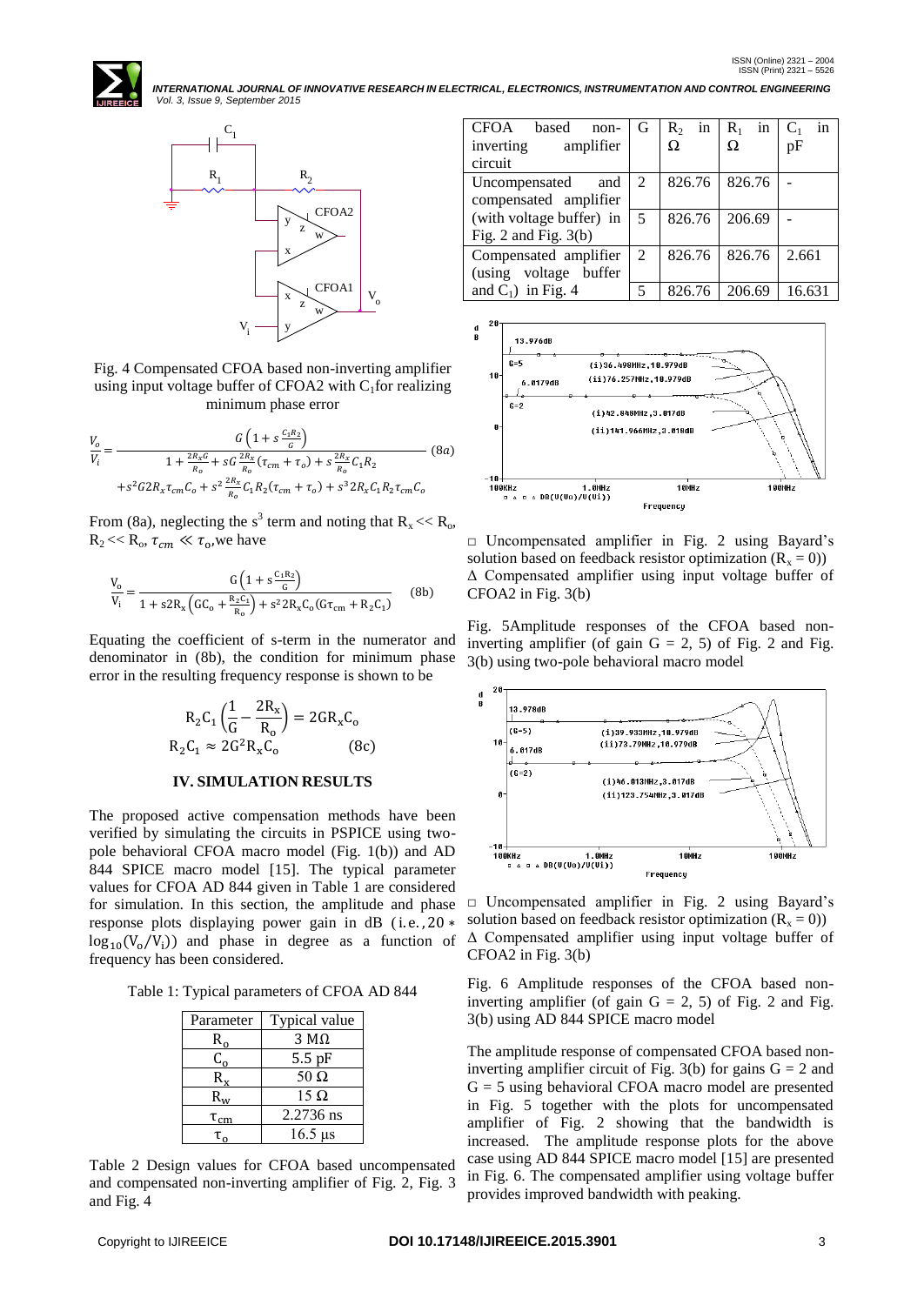

□ Uncompensated amplifier in Fig. 2 using Bayard's solution based on feedback resistor optimization  $(R_x = 0)$ )  $\Delta$  Compensated amplifier (using voltage buffer and C<sub>1</sub>) in Fig. 4

Fig. 7 (a) Amplitude responses and (b) phase responses of the CFOA based non-inverting amplifier (of gain  $G = 2, 5$ ) of Fig. 2 and Fig. 4 using two-pole behavioral macro model



□ Uncompensated amplifier in Fig. 2 using Bayard's solution based on feedback resistor optimization  $(R_x = 0)$ )  $\Delta$  Compensated amplifier (using voltage buffer and C<sub>1</sub>) in Fig. 4

Fig. 8 (a) Amplitude responses and (b) phase responses of the CFOA based non-inverting amplifier (of gain  $G = 2, 5$ ) of Fig. 2 and Fig. 4 using AD 844 SPICE macro model

The proposed compensated non-inverting amplifier using voltage buffer and  $C_1$  in Fig. 4 (refer Table 2 for design values) was simulated for gains  $G = 2$ , 5 using two-pole behavioral macro model and the amplitude and phase responses of these are compared with uncompensated amplifier and are presented in Fig. 7 (a) and (b). Note that  $R<sub>2</sub>$  value is chosen for Butterworth response based on feedback resistor optimization [9]. The amplitude and phase responses for the above given two cases using AD844 macro-model is presented in Fig. 8 (a) and (b). For simulation of the compensated non-inverting amplifier (using voltage buffer and  $C_1$ ) in Fig. 4 using AD 844 macro-model, the parasitic capacitor at y input i.e.,  $C_v$  ( $\approx$ 2 pF) must be considered [17].

From the plots in Fig.  $7(a)-(b)$  and Fig. 8(a)-(b), it is evident that the proposed compensated non-inverting amplifier using voltage buffer and  $C_1$  provides improved phase and amplitude responses. The improvement in the bandwidth is associated with slight peaking.

#### **V. CONCLUSION**

In this paper, CFOA based non-inverting amplifiers have been investigated considering the effect of  $R_x$ , parasitic and  $C<sub>o</sub>$  at z terminal and current mirror pole. The use of voltage buffer in a CFOA based non-inverting amplifier to isolate inverting input from the gain determining resistors has been proposed, which has been shown to improve the bandwidth. But this method will increase the pole-Q in addition to pole frequency and hence will not provide the Butterworth response. The use of  $C_1$  in addition to voltage buffer is shown to improve phase and amplitude responses. The proposed compensation techniques have been shown to extend the bandwidth over conventional CFOA based amplifiers. The proposed circuits have been simulated using CFOA behavioral as well as practical AD 844 CFOA macro**-**models. The scope for further work includes the applicability of the proposed compensation techniques to CFOA based voltage buffers.

#### **REFERENCES**

- [1] C. Toumazou, F. D. Lidgey, and D. G. Haigh, Analog IC Design: The Current Mode Approach. London, U.K.: Peregrinus, 1990.
- [2] P. V. Ananda Mohan, Current-Mode VLSI Analog Filters: Design and Applications, Birkhäuser Boston, 2003.
- [3] E. Bruun, "Feedback analysis of transimpedance operational amplifier circuits," IEEE Trans. on Circuits Syst. I: Fundamental Theory and Applications, vol. 40, no. 4, pp. 275-278, 1993.
- [4] C. Toumazou and J. Lidgey, "Current feedback op-amps: A blessing in disguise?," IEEE Circuits Devices Mag., vol. 10, no. 1, pp. 34–37, 1994.
- [5] A. M. Soliman, "Applications of the Current Feedback Operational Amplifier," Analog Integrated Circuits Signal Processing, vol. 11, no. 3, pp. 265-302, 1996.
- [6] G. Palumbo, "Bipolar current feedback amplifier: compensation guidelines," Analog Integrated Circuits and Signal Processing, vol. 19, no. 2, pp. 107-114, 1999.
- [7] G. Palumbo and S. Pennisi, "Current-Feedback Amplifiers versus Voltage Operational Amplifiers," IEEE Trans. on Circuits and Syst. I, vol. 48, no.5, pp. 617-623, 2001.